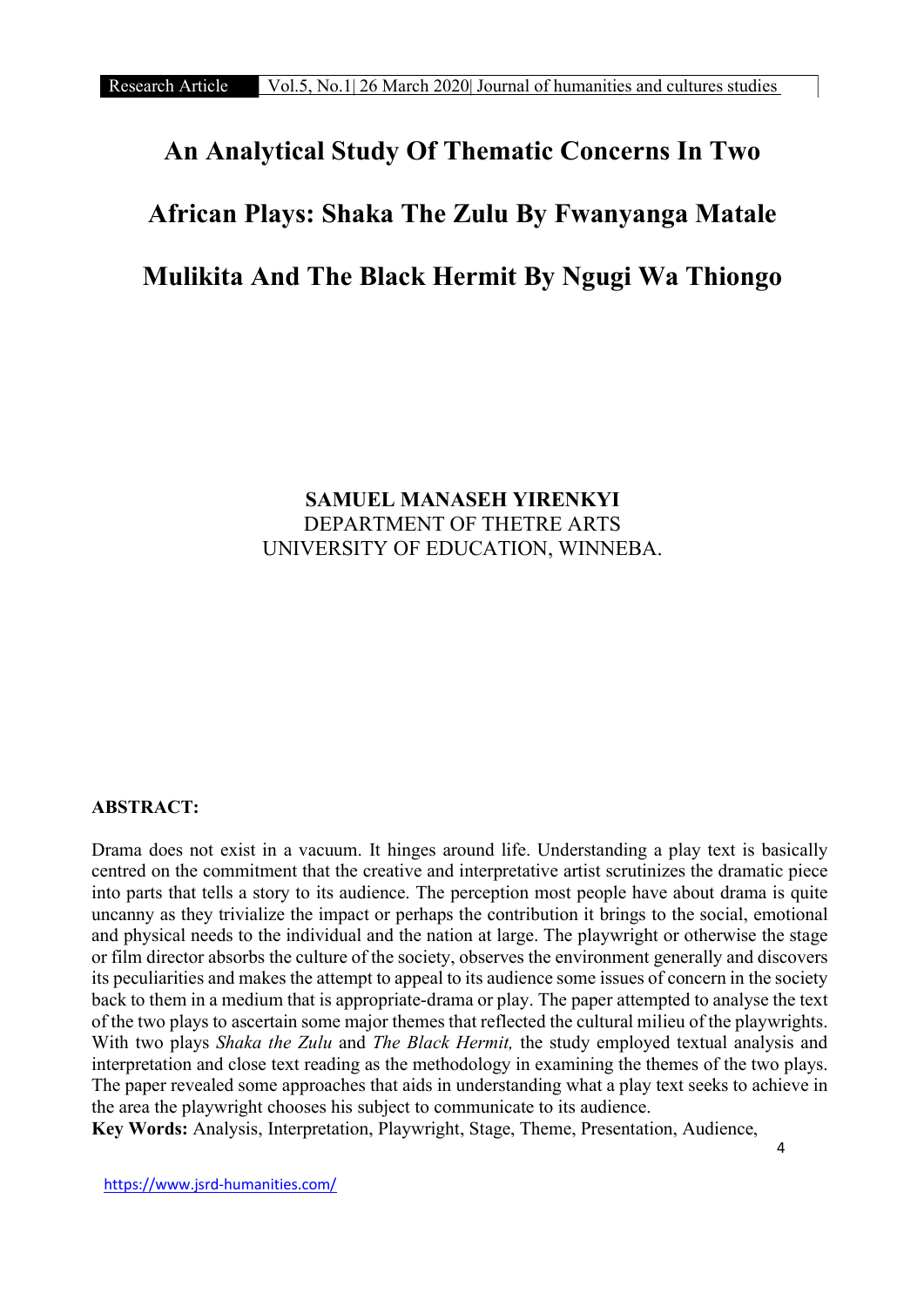R&D Character, Author, Nationalism, Culture, Tribe.

# Introduction

Analysing a play is a perception which simply means finding out what a play script is all about, it is also about getting the sense and feel of the play (Hodge, 1971). He further went on to explain the word *perception* as the stage director's total view of the play script after he has felt it in reading and examined the play text in detail. He concludes the process as a structural analysis which deals with tearing a play apart and in detail looking for the plays mechanics. In effect, play analysis heightens awareness of the internal structures of the script.

Play analysis can equally be defined as "the search for playable dramatic values that reveals a central unifying pattern that informs or shapes a play from the inside and coordinates all its parts (Thomas, 1992). In order to realise the meaning of the definition, Thomas, (1992) hinted of the need to breaking the play text into parts to understand the nature and its relationship to the society. He believed that the parts of a play are the parts which were originally created by Aristotle which are plot, character, dramatic action, idea, dialogue, tempo, rhythm and mood. Thomas further asserted that, conversely, understanding the internal nature of the play is crucial to understanding its external context.

In the opinion of Longman (2004) he intimated that people produced plays from scripts. They did so by analysing them. Whether or not they acknowledged it, every director, every actor, and every designer analyses scripts. In his view, every play analysed created instances and moments when a script was taken under examination.

Play analysis is usually done by very key and important theatre production staff and personnel including first and foremost stage or film directors, actors, light designers, sound designers, properties designers, stage hands, costume designers, stage managers, and among others. Understanding a play text or a script was the readers coming to terms with both the direction the playwright wants to lead into.

#### Theme (s)

 A theme of a play text may be defined as the main idea or underlying meaning of a literally work. It is the message the writer of the text shares with the wider readers, audience and all interested in reading the particular text. We must also understand that a theme involves a clear statement or an opinion about a topic.

From experiencing a play and examining the various elements of a play we derive a sense of its significance and meaning. The word is used to designate the main idea or point of a play stated as a generalization. Because formulating the theme involves abstracting from it a generalizable idea, the notion of the theme inevitably moves away from the very details of character and action that give the play life. Theme is central, underlying, and controlling idea or insight of a work of literature, the idea the writer wishes to convey about the subject—the writer's view of the world or a revelation about human nature. Holman & Harmon (1986) orates that a theme is the central idea or ideas explored in the story. Literary, themes might be the subject matter or present itself or a message within the larger story. A writer presents themes in a literary work through several means. A writer may express a theme through the feelings of his main character about the subject he has chosen to write about. Similarly, themes are presented through thoughts and conversations of different characters. Moreover, the experiences of the main character in the course of a literary work give us an idea about its theme. Finally, the actions and events taking place in a narrative are consequential in determining its theme.

Theme is an element of a story that binds together various essential elements of a narrative. It is often a truth that exhibits universality, and stands true for people of all cultures. Theme gives readers better understanding of the main character's conflicts, experiences, discoveries, and emotions as they are derived from them. Through themes, a writer tries to give his readers an insight into how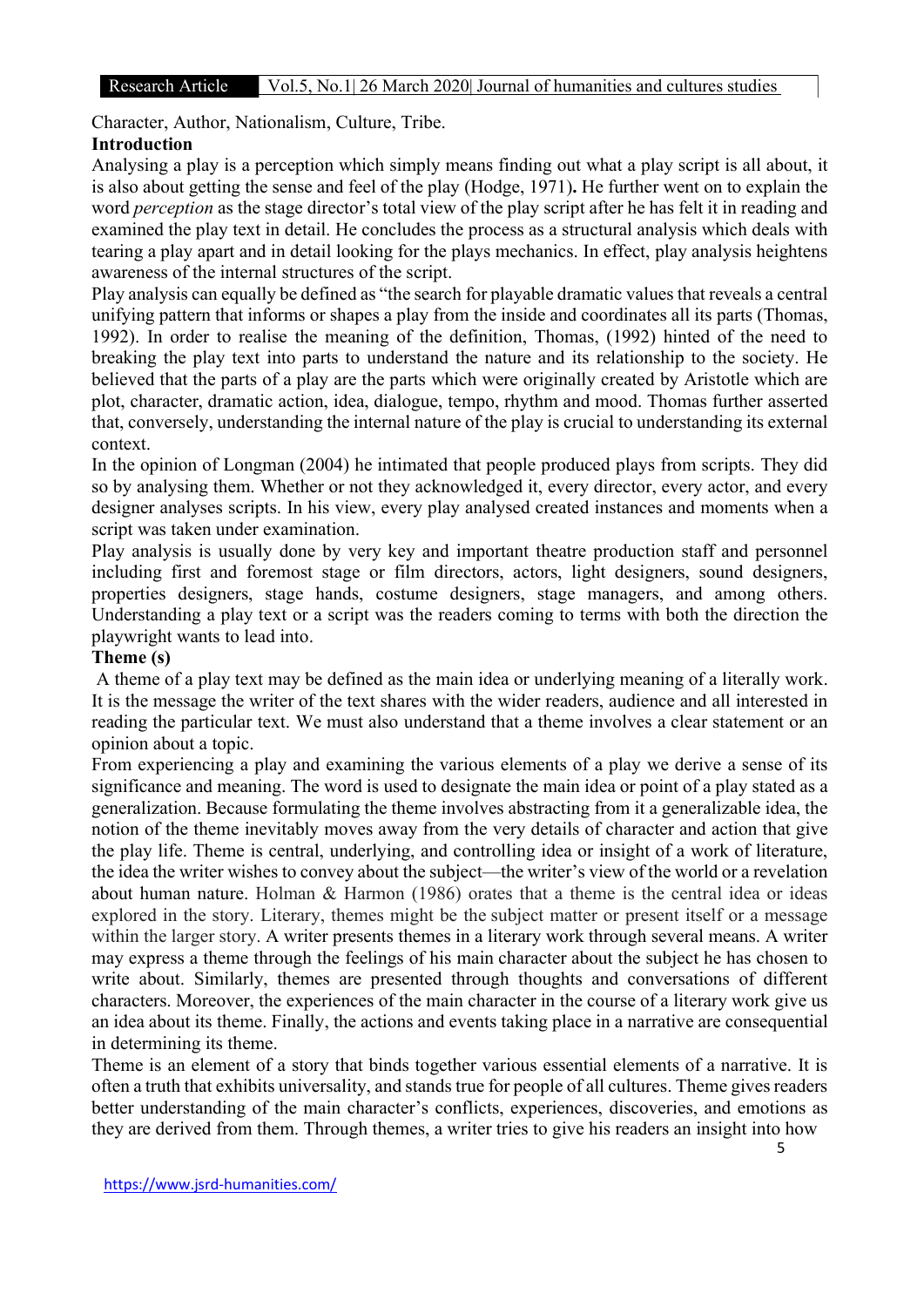the world works, or how he or she views human life.

The best way to think about themes is to ask how the playwright creates them. The following are different ways in which a playwright create themes as stated by Richard Gill (1985), the title of the play, how the playwrights presents his or her interests, how the playwright treats a common theme, the way the playwrights uses symbols, the way the playwright stresses important words, the playwright's use of moral words, the way the playwright's shapes the play, the use of important speeches, the use of important events, and the special treatment of ordinary, everyday occurrences. This list does not cover every single way in which a playwright creates his or her theme. The setting (s) of the play can also express its themes.

The theme tackles an aspect of the original intent of the play and carries across a message that relate to mankind (no matter where one finds himself or herself). Under its broad umbrella, themes can be grouped into four types namely; observation, moral lesson, criticism and statement. No matter the type the theme falls under, it should be universal; where people can associate with it everywhere on the face of the planet. It should outlive the world of the play. It should be a specific idea that gives unity and purpose to everything that happens in the play. The play Shaka the Zulu has a lot of themes some of which includes, absolute power corrupts absolutely, hard work and determination are the keys to success, vengeance leads to destruction, you reap what you sow, beware of whom you trust for not all who laugh with you wish you well, no condition is permanent among many others.

However, consideration will be given to the background of the playwright. It is crucial in the sense that the background which includes the experiences of the playwright to a very large extent informs the basis upon which some plays are written.

#### Background of Fwanyanga Matale Mulikita

Fwanyanga Matale Mulikita before independence in 1964 was first a teacher and later an education officer. His enthusiasm for writing led him to take a correspondence course in journalism but he graduated in short-story writing instead of newspapers. After independence he became a permanent secretary at the Ministry of Education and served with a like-minded Minister John Mwanakatwe, who was a well-known teacher. As an Educationist his main focus was to educate the young generation. As such he based his writings on historic events as Fwanyanga knew that he could get his educational messages to audience through creative writings.

# Synopsis and Analysis of Some themes in the play Shaka the Zulu

The play *Shaka the Zulu* to an extent, projects the black man as one who can do things on his own without the intrusion of the Whiteman. The playwright portrays this through the character Shaka who single handedly built a powerful army as well as one of the most powerful kingdoms in Africa without the Whites. Mulikita through his play pricks the minds of black folks to stand out and start doing something with their lives and stop being dependent on the whites and external influences. The playwright introduces some white's characters in the play who are unable to make any significant changes in the life of the blacks in the world of the play. Instead, they rather steal from these black folks. In effect, the play makes us believe when we have trust in ourselves as black we can make it with determination just as the character Shaka made it.

Again, the play reveals how wicked people can be, once they gain your trust. In the play, Dingane and Mhlanga as well as Mbopa gained Shaka's trust but along the way, they assassinated him. The playwright to an extent is saying that, those in power must watch out for there are people hatching evil plans against them behind them. He warns that, such people may not even listen to advice just as in the case of Pampata trying to warn Shaka but no, he will not listen. This situation is very true about African leaders. In the sense that they are more often than not, betrayed and killed by their own trusted friends.

The play projects the struggles of African history. Mulikita had his tertiary education at Fort Hare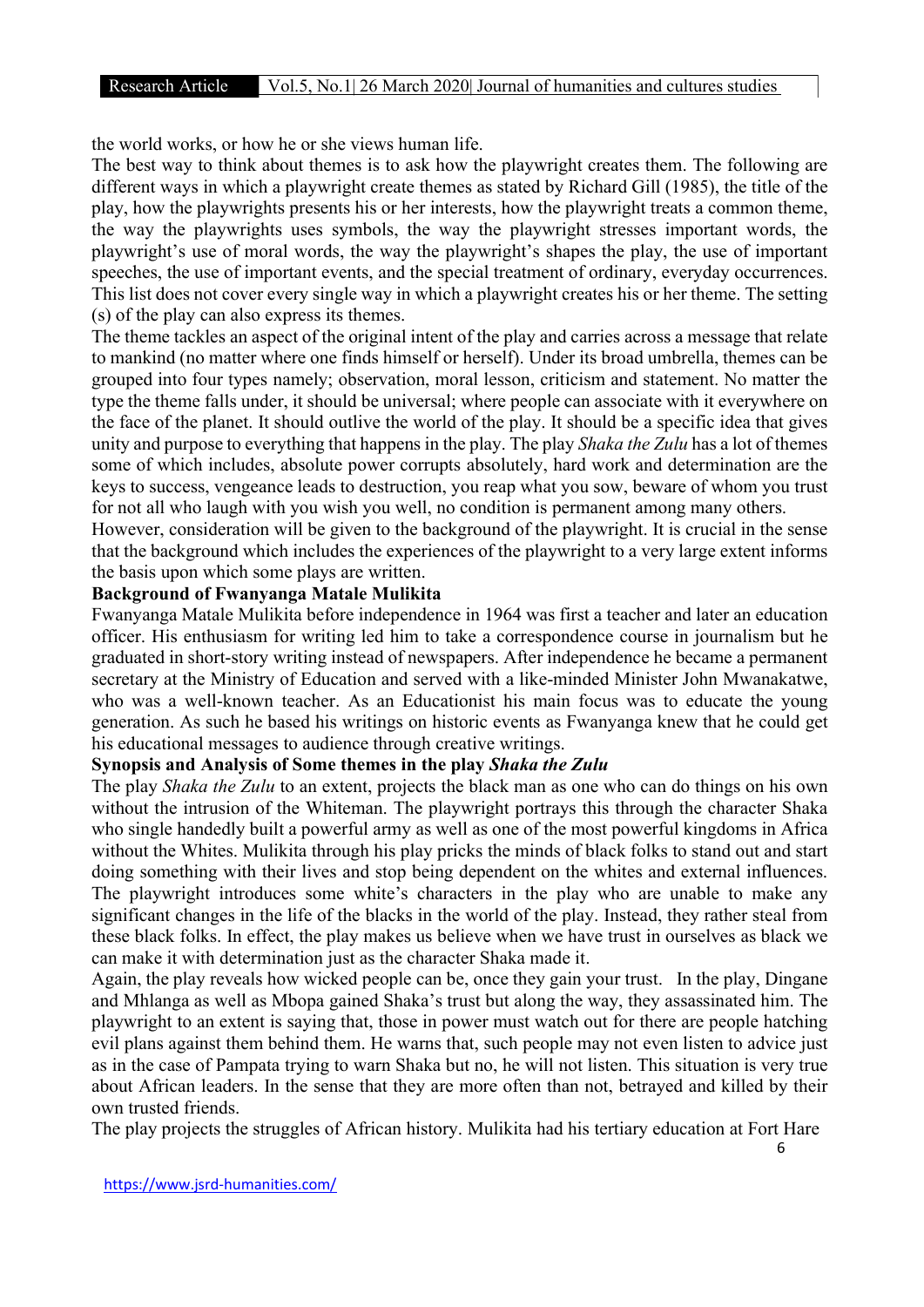# Research Article Vol.5, No.1 26 March 2020 Journal of humanities and cultures studies

R&D University College, South Africa, where he learnt a lot about the Zulu history and afterwards put it through the medium of a play text, so that everybody can read and understand the rich history of the Zulus culture, The play is telling its readers and audience that, aside the evil things that have been spoken about Africans, there some unique and good things about Africa that is not talked about, as the play historically portrays how a single man was able to rise against all odds and build and enviable kingdom in the whole of Africa.

The play in a way or the other encourages perseverance and determination taking a cue from how Shaka as a child had to suffer with his mother from one place to another but in all not giving up. The character in the play, Shaka did not. Instead, he saw his hardship as a reason to excel in life and he really excelled in life. Mulikita projected this in the play to make his audience change. The play is saying that, do not give up because of a misfortune but rather capitalize on that misfortune and rise up to the apex of your success.

Finally, Mulikita through his play 'Shaka the Zulu' is saying that, 'do not set yourself up as god when you have power'. Shaka after becoming King thought he was untouchable and so he did things anyhow as there was no one to challenge him.

SHAKA: I need no bodyguard. My name is my shield. Even the bravest men who approach me have their hearts turn to water. They know no

will, but that of their King.

Many people in our world today, put themselves so high when they have power. They will maltreat and manhandle others just to exercise their power. By so doing they put a vast gap between them and their subordinates. This leads to hatred and rebellion against the leaders.

Power corrupts but absolute power corrupts absolutely is a moral theme discussed in the play. King Shaka attains greatness and does no regard anybody, but does what pleases him. Shaka becomes obsessed with the power he had attained and so he set himself up as a god. After he ascended the throne, he tried to ensure that all his enemies were brought under his feet. In effect, Shaka's initial plan was to inherit the throne after his father but when it so happened that he was to as well inherit the Great Dingiswayo, he thought that was all and there was nothing that can move him.

Though King Shaka became one of the most powerful Kings in Africa historically, he subsequently became a tyrant. Thus, he was corrupted in his later days.

 SHAKA: Look, mother, all these are mine. They are yours too, for as foretold you have become the greatest queen Nguniland has seen.

- NANDI: you are, my son the greatest of kings. [But she does not look very happy at what she says]
- $SHAKA:$  [who has not noticed his mother's expression] but this is only the beginning to their knees. And then that will be only another beginning.
- NANDI: And yet I fear for you, my son. Not all our enemies carry a spear there are enemies in our hearts and bodies which defy all the power you

may bring against them. Do not set yourself up as a god.

Shaka had started to become complacence in his dealings and as such, his mother Nandi tries to admonish him to tread cautiously. But, Shaka does not understand and so he does not pay heed.

 PAMPATA: You must have a constant bodyguard around you, for people will suffer so much and no more.

SHAKA: *I need no bodyguard. My name is my shield. Even the bravest men who*  approach me have their hearts turn to water. They know no will, but that of their king.

King Shaka had gotten to the point that he thinks nothing can harm him. He sees himself as a god, thus, untouchable even if he was asleep. With this in mind, it is true that when a man gains absolute power he or she become corrupt.

https://www.jsrd-humanities.com/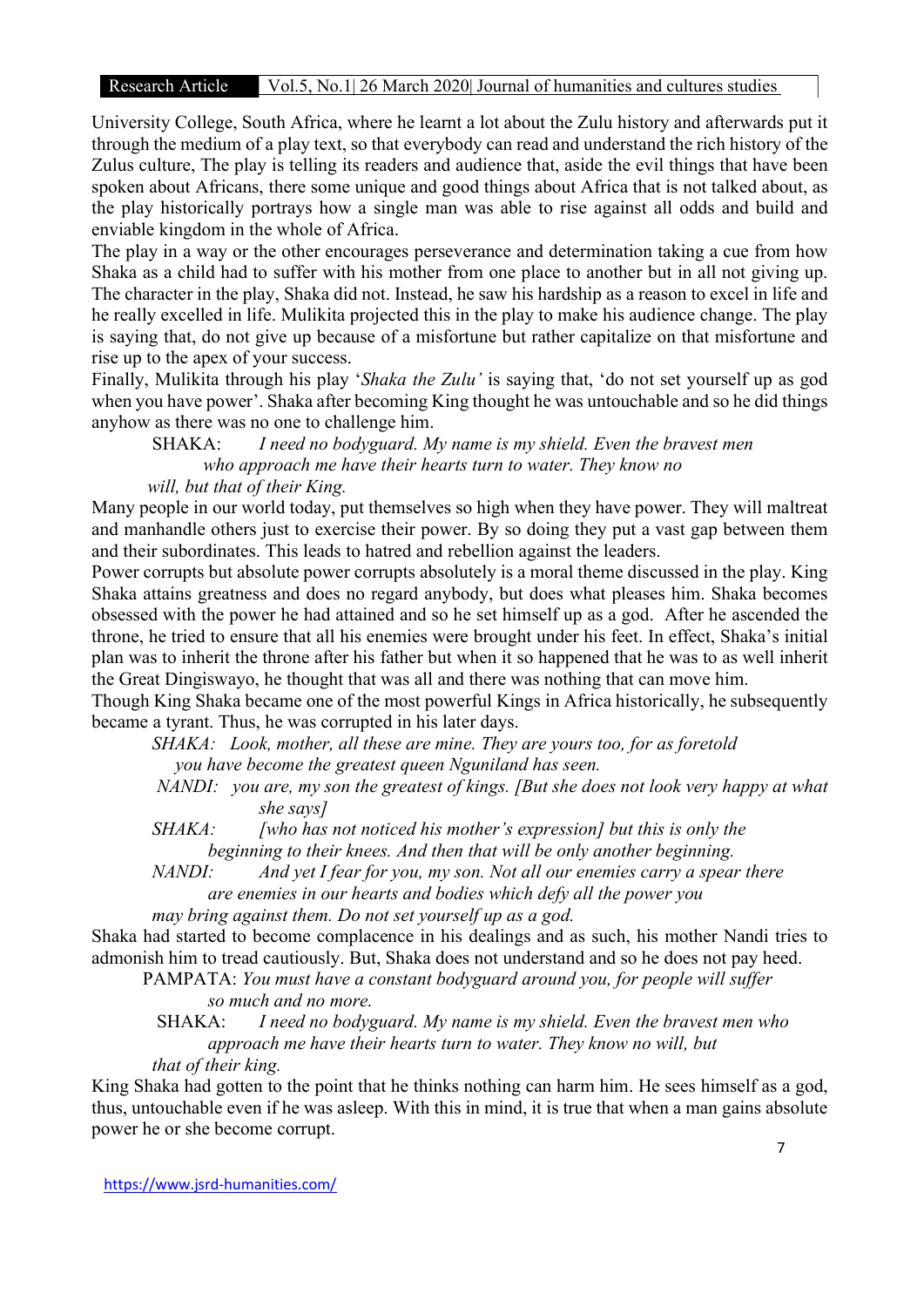A theme of observation in the play is that, hard work and determination are the keys to success. The playwright suggests in the play, that, once one determines and works hard, he will achieve positive results. Such that even though Shaka and his mother were initially abandoned by Senzangakona and Nandi's people of the Ifenilenja, they did not give up. Instead, Shaka was determined to succeed in life and so he worked so hard to achieve the success he hoped for.

> KUZWAYO: By our noble custom, those responsible for unnatural births are clubbed to death.

 SHAKA: Perhaps it would have been better if both my parents had been killed before I came into this world, where life for has been a bitter burden.

 My father has been unkind to my mother, treating her like a slave. This first six years of my life were overshadowed by the unhappiness of a mother I adore. When father dismissed us from Esi- Klebeni, we thought that life in Elangeni among her own people would be more that the enderghed. But here I am, constantly bullied and the facts of my birth thrown into my face. [So far Shaka has been speaking thoughtfully exactled been speaking thoughtfully been speaking thoughtfully youths firmly]

> I will not suffer for the deeds or misdeeds of my parents. My mother I love, and will protect with all the strength at my command. And I will not allow my birth to mar my present or future life. And I will not allow you to insult my mother. I have spoken.

MTEMBU: Are you ready to fight, Shaka?

SHAKA: [Standing guard] I am ready.

King Shaka finds himself in a situation of rejection and ridicule and instead of giving up; he fights out the problem to become greater in life. In his quest to become great, he goes an extra mile to make a change, thus defying tradition to become an outstanding figure in Zulu land.

> DISGISWAYO: Shaka I congratulate you on your outstanding performance in battle against the Butelezi. But I would like to hear from you why you have discarded your sandals which the rest of us

value so much in battle.

[Shaka steps forward and stands to attention]

 SHAKA: Your majesty, the great elephant, the son of Jobe, I have discovered that sandals are hindrance rather than an aid in war. They reduce speed of the warrior.

DINGISWAYO: But don't forget they protect his feet

SHAKA: It is true my lord, that they protect his feet. But the soldiers'

feet should be hardened.

This explained how Shaka worked hard to ensure victory on his side, thereby changing most of the strategies in their battles. This was the beginning of his greatness in the land of the Zulus and Africa as a whole.

Vengeance leads to destruction of oneself is a theme of observation the Playwright comments on. King Shaka in the play sought to have a revenge on his father Senzangakona and all those who maltreated his mother Nandi or opposed his chieftaincy. In so doing, he worked very hard to climb the ladder of success so that he can revenge on them. And truly he did as he had planned.

> SHAKA: You are condemned to death. And your going will not be easy. [He turns to the crowd]. You all know Mudli was unkind to my mother

Nandi, a double sin for she was a royal blood. He poisoned my

father's mind against my mother and thus caused the unhappiness that dogged

8

https://www.jsrd-humanities.com/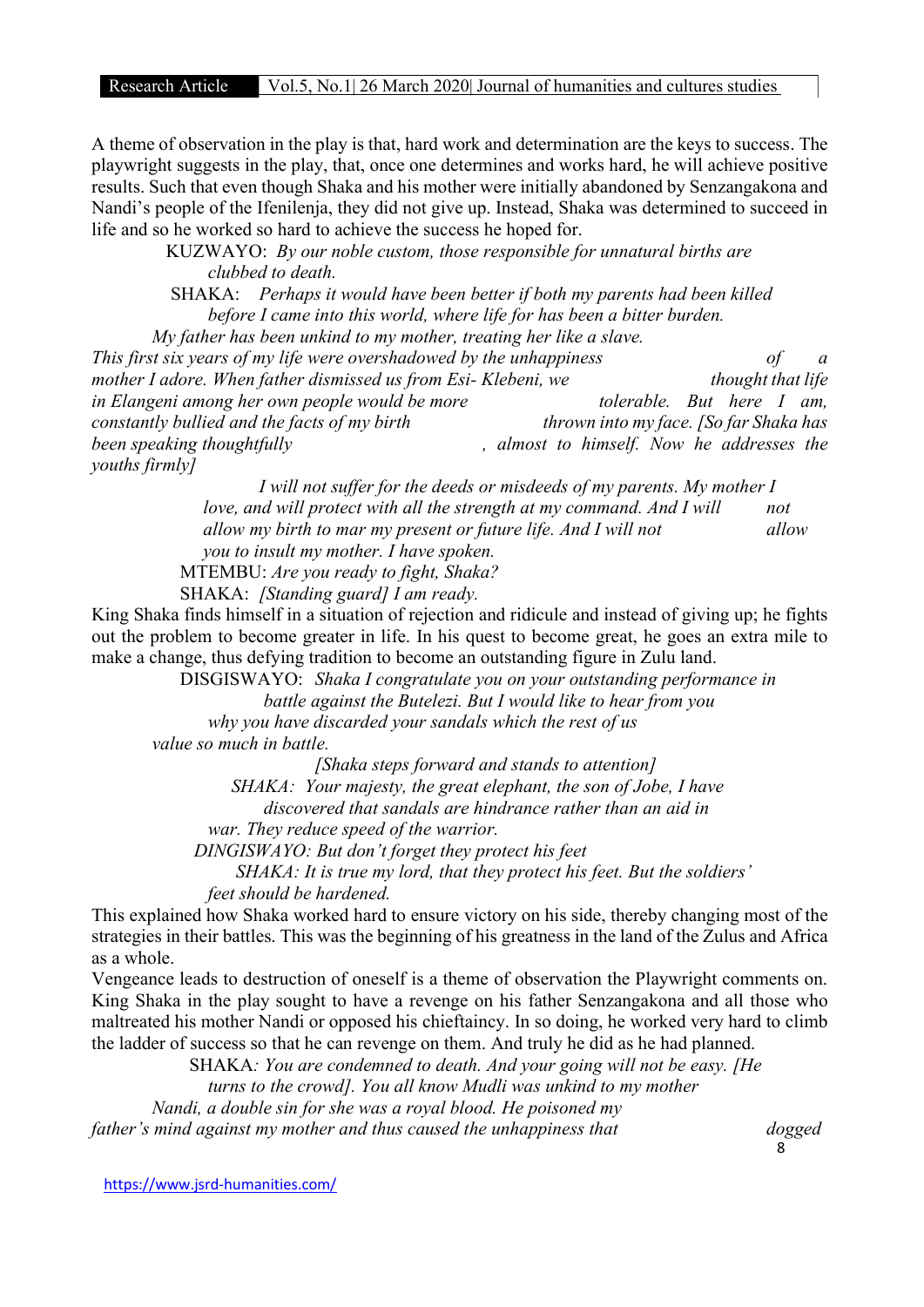| her at my father's kraal. EsiKlebeni. His hatred for me is well |                                              |                                      | known. | He             |
|-----------------------------------------------------------------|----------------------------------------------|--------------------------------------|--------|----------------|
| influenced my father against me whenever he could. He           |                                              |                                      |        | even supported |
| Sigujana as successor to my father, even though it was          |                                              | clear that I being the               |        |                |
| eldest son in the great house $-$ Indlu-nkulu-                  |                                              | should succeed my father             |        |                |
| Senzangakona. Even at Sigujana's death                          |                                              | Mudli failed to extend a hand of     |        |                |
| welcome to me. You slayers there,                               |                                              | make sure that Mudli does not escape |        |                |
| while we consider other cases. $\int$                           | he turns to the guards] Guards, bring me all |                                      |        |                |
| those who were cruel to                                         | Nandi or opposed my chieftaincy or both.     |                                      |        |                |

In this instance, Shaka had ascended the throne of his father and has started taking revenge on those who were against him or his mother. He subsequently became a tyrant so his brothers, Aunt and friends plotted and killed him.

You reap what you sow makes an observation of life. This theme stresses that, whatever a man does, he is either going to receive a reward or a punishment. In the play Shaka the Zulu, we encounter Mudli the paternal uncle of Shaka condemned to die as a result of his wickedness towards Shaka and Nandi. Similarly, we see Ntombazi also taken away to be in the company of hyenas. That was the punishment meted to Ntombazi for cruelly clubbing innocent people do death and hanging their heads in her hut.

 NTOMBAZI: I know I am ready judged. Proceed with the mockery of the trial. SHAKA: True you are judged, judge by the deeds of all your eighty years. But I wish to hear your side. Perhaps you will persuade me to pass a sentence different from one I have in mind.

This is where Ntombazi is finally captured and brought before Shaka for trial of all the evil things she and her son did to the innocent. Though Ntombazi had powers, she is unable to free herself with her powers. This means that once it is time to reap what you have sown, nothing can alter that. And so, when it even came to Shaka himself, nothing could change his life.

Another theme that can be deduced from the play is that, 'no condition is permanent', Mudli had his time with Senzangakona and at that time he had influence then. But when Shaka assumed power, he lost that position and the same could be said of Mkabayi, shaka's paternal Aunt. Similarly, Nobela the diviner had done things on her own selfish motive without truly consulting the gods but subsequently, she was apprehended and executed. Finally, Shaka was nobody from the beginning yet he rose from nobody to the greatest king of Zulu land.

It may be evident from a careful reading and analysis of a play, many themes are discussed. One theme may be the dominant or the overriding theme that fully communicates, informs, educate and also entertains the reader or an audience. One of the main dominant themes which make an observation in life in the play *Shaka the Zulu* is beware of whom you trust, for not all who laugh with you wish you well.

More often than not, people in one way or the other put all their trust in friends, family or their loved ones. The unfortunate part is that, those who are trusted turns to stab in the back and betray their trusted friends. It becomes very painful because, these betrayals are mostly caused by people we least expected. In the play, Shaka strived to succeed in life against all odds, when he finally attained the success he had worked so hard for, he believed and put so much trust in his family members, Mkabayi, Mlhangana and Dingani as well as in his friend Mbopa. Sadly enough, these were the very people who plotted against him and killed him. Shaka refused to adhere to the warnings of Pampata his lover. Trust, coupled with complacency made him think that nothing could harm him. As such, he saw himself as untouchable and yet the very people who were supposed to provide the much needed support and security as trusted comrades proved him wrong by betraying and ending his life.

MKABAYI: Shaka is no longer,Shaka, but a devil whose lust for blood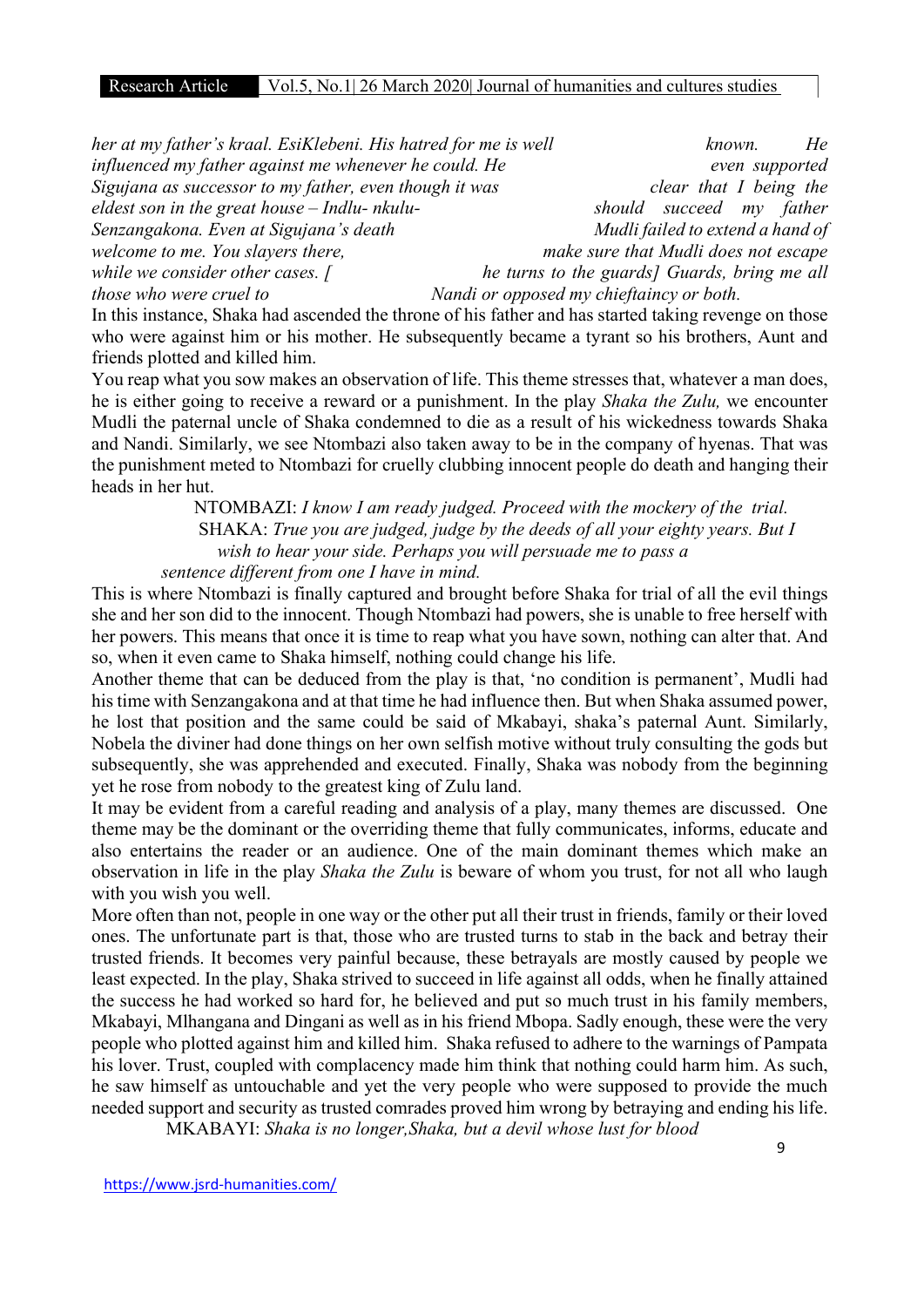makes him destroy everybody. Fools will sit and cry over their past failures. Warriors mend their past faults by bolder action. Let us all swear that this month Shaka is assassinated. Dingane, begin.

DINGANE: (Fearfully but gathering his courage) I swear by my sister that I will assassinate him.

MHLANGANA: Dadewetu, I promise the same.

 MBOPA: To rid this country of a tyrant. I swear by all the terrible gods of war and all the chiefs who lie at Amakosini and all the dead who lie in

Udonga- Lukatatiyana, that Shaka must die. I have spoken.

MKABAYI: No more words, but action. Let us go to prepare.

These were the same people he trusted and protected from Nobela the Diviner. What is more, is the fact that, they swore to end the life of their benefactor.

Shaka believed and trusted his family and comrades in arms so much so that he closed his eyes from all dangers surrounding him. He was very optimistic that even if he will be eliminated it will not come from his close friends and relatives.

SHAKA: Enemies? Who are my enemies, Pampata?

 PAMPATA: They are like the grasses of the field. Who can tell them apart? But fear the one closer to you. Mhlangana, Dingane

 SHAKA: My brothers! Pampata, your fears are foolish. Dingane's only ambitions are dressed in skirts! And Mhlangana- no! They have no

grudge against me

PAMPATA: They would inherit your power, my Lord. And a strong leader could bend their minds. Blood is not always thicker than water .Dingiswayo plotted against his own father, Jobe and fought with his brothers. Nandi was spurned by her uncles, even by your father. Somebody may be whispering to your brothers that their lives are in danger.

King Shaka believed and trusted his family and friends to the extent that even when Pampata tried to warn him against them, Shaka referred to her fears as foolish. Friends betray friends and there are people who will plan others downfall for no reason.

### THE BLACK HERMIT

THE PLAYWRIGHT

Ngugi Wa Thiong'o was born on January 5 1938 into a large family near Limuru in Kiambu district, Kenya and of Kikuyu descent, he was baptized James Ngugi. His early educations were at Kamandura, Manguu and Kinyogori Primary schools then Alliance high school, all in Kenya.

Ngugi Wa Thiong'o obtained his first Bachelor of Arts degree in English from Makerere University College in Kampala, Uganda in 1963. During his education his first major play, The Black Hermit was produced in Kampala in 1962. He is a Kenyan author, his works include novels, plays, short stories, essays and scholarship criticism and children literature.

His other published works include like *Weep not child* (1946), *The river between* (1965), *A grain* of wheat (1967), The trial of Dedan Kimathi (1976), Petals of blood (1977), I will marry when I want (1977), Devil on the cross (1982) and many other written pieces of novels and plays. Ngugi Wa Thiong'o is currently a distinguished professor of English and comparative literature at the University of California, Irvine.

Ngugi Wa Thiong'o's acquaintances with certain social injustices and rebellions influenced his writings which reflected in the major themes of his early works. In growing up he lived through the Mau Mau war of independence (1952- 1962) and the central historical episode in the making of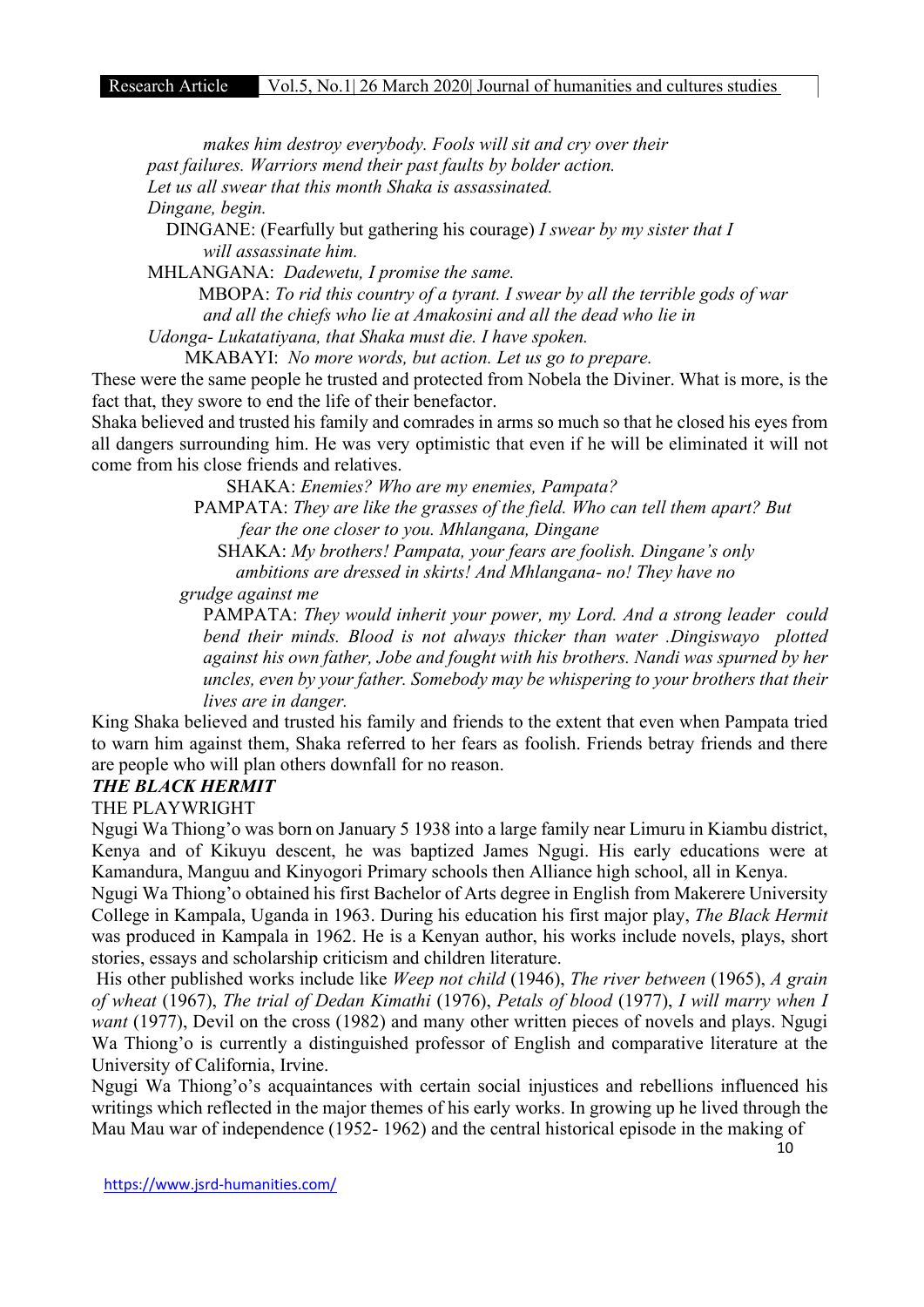modern Kenya. This encounter with colonialism is highly evident in his play, the black hermit. His acquaintance with a mission school in his childhood highlighted the themes on Christianity and African culture or tribal customs as portrayed in the play *The Black Hermit*.

#### **Synopsis**

The black hermit is a play that tells the story of a young man, Remi who was the first to go to the University from his village. He becomes a hermit in the city, visiting night clubs with his white girlfriend, Jane. Remi neglects his mother, Nyobi in the village and his brother's widow, Thoni whom he has had to marry under tribal custom.

The elders back in Remis' ancestral village anticipate his arrival to liberate them from colonial oppression as they termed the new ruling government and its leadership. Remi is also involved in a bit of politics though working as a clerk for an oil company in the city.

Remi vows never to go back to the village but the tribe does every possible best to bring him to the village. On reaching the village he blames the leaders for preaching tribalism and the Christians for condemning traditional beliefs and polarizing the tribe. He still ignores Thoni who later committed suicide and leaves behind a suicidal note proving her love for Remi. Remi now regrets his actions.

# Thematic Concerns in The Black Hermit

The Black Hermit talks about a number of subject matters such as love, racism, tribalism, religion, nationalism, politics and education.

The theme of observation as deduced from the play criticises politicians not making good their promises after winning elections, thus, unfulfilled promises. Politicians deceive the populace and delude them by making promises that are never accomplished.

 JANE: …..Oh, promises, promises. I should have known what promises mean to you. You're like one of your precious politicians- they stand in front of the crowd and they shout. Give me your vote, and I'll give you shoes! ……. But when the time comes, when you've got all you want, no shoes, no shoes!

The dialogue in the play was said by Jane, Remi's white girlfriend in the city. Though heart- broken, she made this speech and attributed Remi's behaviour to the many politicians who solicited for votes from the electorates at the expense of huge promises. The playwright in this speech cautioned his audiences to be careful of the politicians who approached them like 'wolves in sheep skin'. Politicians will lie to unsuspecting electorates to vote for them to come to power. After winning elections and coming to power these same politicians deliberately refuse to fulfil their promises to the electorates.

A statement of theme discussed in the play is never trust a politician. This statement is strongly evident in the play, the black hermit. The elders and people of Marua tribe believed in the humble charisma and the influence of their tribesman Remi, and voted into power the Africanist party. They supported and proved their loyalty to the party and the government in power over years but they gained nothing, only heavier and heavier taxation and no member of the tribe even was in the government.

A moral or lesson drawn in the play suggests that wisdom is not gained through western or the Whiteman's education only. Many people are of the firm belief that wisdom is only useful when one is educated in a classroom or when one acquires the white man's education. There is no gainsaying the fact that western education has not achieved its primary purpose of improving the social, cultural and economic conditions of any country. Culture of a people which is their total way of life is seen in their views about what they hold to be most desirable for their life's and those include their values in their perceptions of the universe and the postulation of some ultimate being or beings considered worthy of worshipful reverence and obedience, in the ways they regulate their social and personal relations, manage the affairs of their state. It may be their political systems, how they educate their children, the style of architecture, their style of dressing, the type of clothing,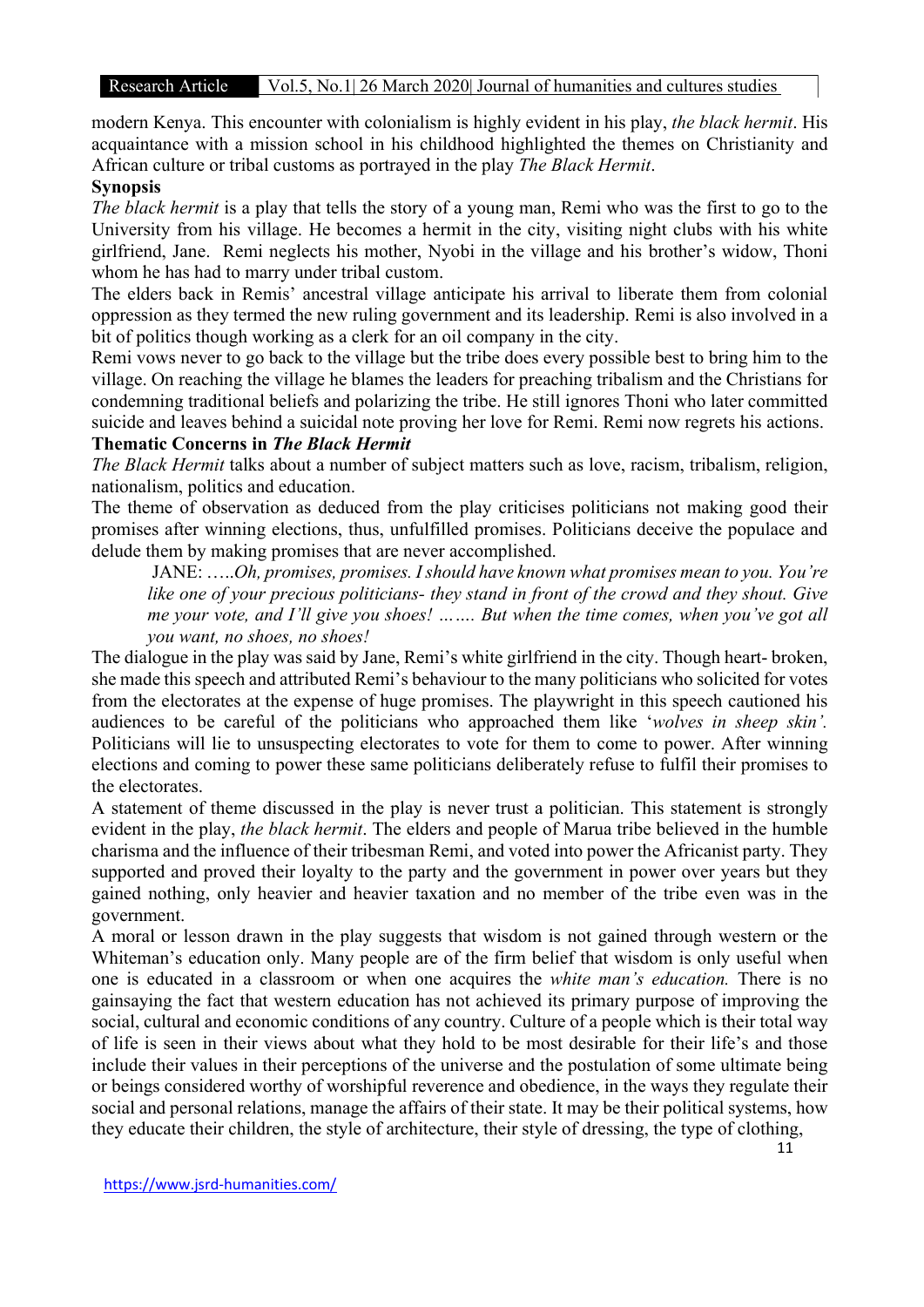# Research Article Vol.5, No.1| 26 March 2020| Journal of humanities and cultures studies

R&D what they regard as polite behaviour in society, their farming techniques, the habits and customs and system of rewards and among other things. The playwright is of the opinion no matter what type of education one has that one must also embrace the local culture as an avenue of acquiring knowledge and learning values that cannot be found in western education. We must always go back to our roots to pick out values and knowledge systems that will enhance our wellbeing in society and not become a hermit to trample on our culture.

NYOBI: Education and big learning has taught him nothing, I am an old woman without learning or much wisdom. Yet I know what Remi has done is wrong.

Most people who have earned any university education have a conception of acquiring more wisdom than the masses or illiterates. These 'so- called' elites mostly decline to critically scrutiny situations before handling those situations. Though they are capable of solving these problems, they hastily put up ridiculous and outrageous acts.

The theme makes a moral observation in life which reflects in Remi's attitude to inadmissibly refuse to reason with the people of his village, hence hurting their feelings and their desire to make him a leader in the village.

Other theme to consider maybe, a government in the independence era after colonial rule evokes tribalism. This theme suggested how the founding fathers or first leaders of independent states solicited for the development of their tribe at the expense of other tribes in a multi-ethnic country.

They tended to practice nepotism, tribalism, and favouritism. Thus, these people granted lucrative positions or contracts to members of their tribe or family solely. The way to nation building is for states men and citizens to be united, self-reliant and self-dependent. Thus, there is the need to accord a rebirth of the African culture in the world of technology, education and political reforms.

Ngugi is much concerned about the wisdom and power of traditional beliefs and Christianity. He uses this theme as a moral lesson which seeks to reveal the effect of two religious beliefs in an individual's life: Remi's behaviour, philosophies, way of thinking and dressing among others.

REMI: (Then he sees the Bible, takes it, and also the small bundle left by the elders. He weighs them in both hands. He is clearly moved)these-these pieces of superstition meant to lure me home. Shall I find my peace and freedom there? These are part of me, part of my life, my whole life.

Other themes stated are that, irrespective of your economic, political and social status, never forget your roots and your guardians'. This particular theme is an observation on life which showcased how most people are helped through obstacles to attain success with the hope of returning to lift those who helped them to higher plains in life. It is quite evident in the play that due to their selfish ambition and conceit, tend to neglect their helpers. Remi has become a *black hermit* in the city after the tribe helped him acquire university education with the home tribes' expectation that, he will return to the village to lead the tribe politically and socially, but Remi chose to become a clerk in an oil company in the city.

There is also an observation on religion, the religion of pre-colonial and post-colonial epoch. Before the arrival of the white man, each tribe or ethnic group in Africa had its own oral and practicing traditions and religions. This aspect of the culture made a tribe unique and the people bounded together in unity and purpose.

The advent of European colonisation re-instituted a new age of religion which was alien to local natives was introduced. Now a number of the local dwellers perceived the introduction of Christianity into local cultures to be the cause of tribal division and polarization.

As evident in the play, Remi's family with the pastor as Christian converts on one faction and the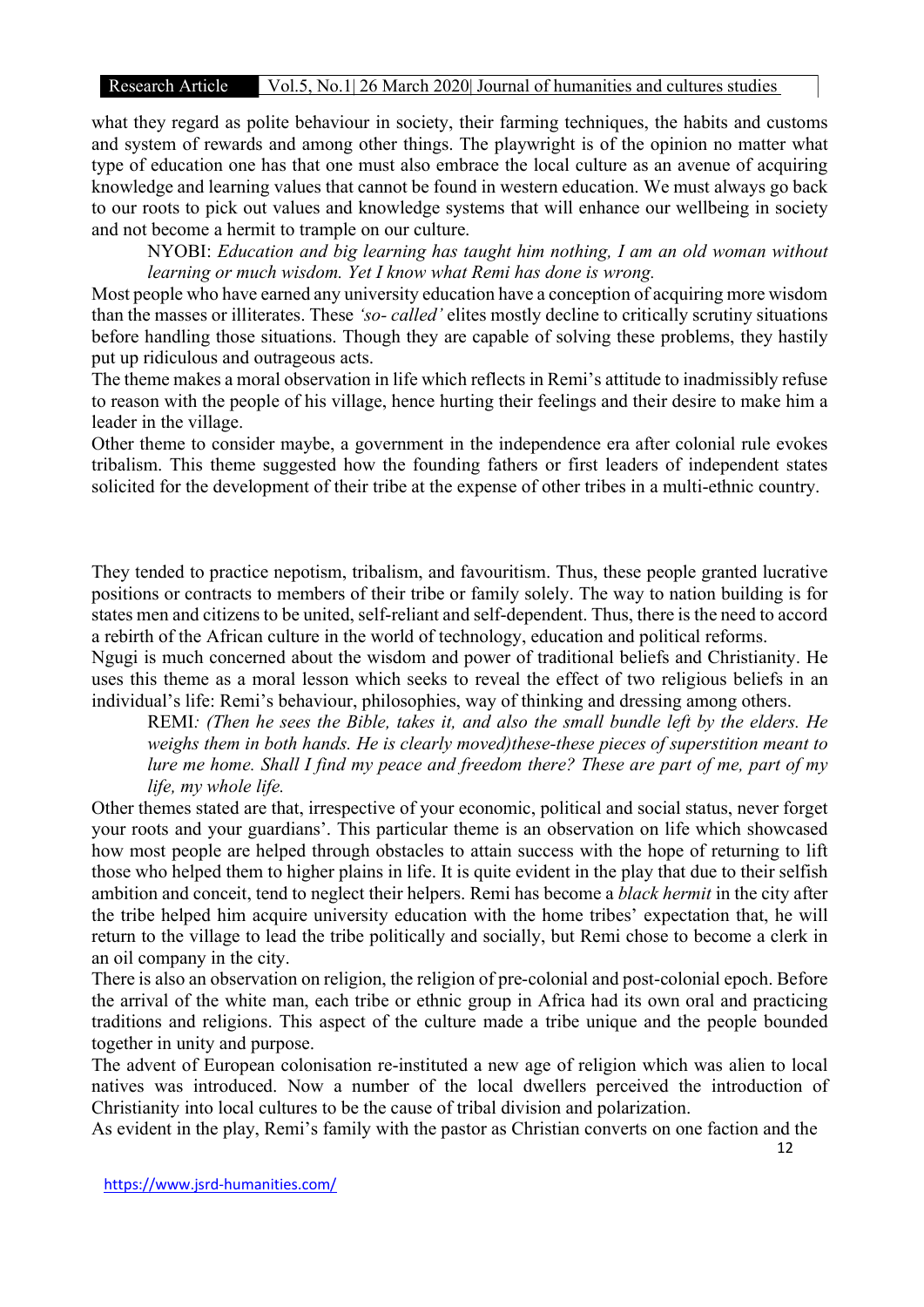#### Research Article Vol.5, No.1| 26 March 2020| Journal of humanities and cultures studies

elders as traditionalists on another hand. Another instance which attests to the relevance of this theme is where the elders and the pastor took separate spontaneous trips to the city to lure Remi back to the tribe. Both parties convinced Remi to return and upon departure, each visitor deliberately left a bundle of charm and a Bible on his table in order to lure Remi back to the village.

REMI... These, these pieces of superstition meant to lure me home. Shall I find my peace and freedom there?

A second instance to advance the theme is the character Nyobi, a Christian convert and mother to Remi, overwhelmed by the love for her son to return has blessed the Marua tribal medicine that will heed the elders on the journey to the city, now sought the help of the pastor for her abominable deed and to use the power of the Bible to make Remi return from the city.

NYOBI: What have I done? I know Christo hates our medicine, suppose God punished me so that Remi does not come back?

THONI: But the elders are going?

NYOBI: I know, it needs the power of Christ together with the power of the tribe to bring back Remi.

The play, the black hermit demonstrates in addition a theme of observation which cautions about our loyalty to our tribes and culture. The theme elaborated the essence of extended family system and the African's belief of bond by a common social network. Each ethnic group knows that the singular success of a member is to the paramount benefit of all the people of the tribe.

An indication in the play is the joyous anticipation of the return of Remi to the tribe. Remi the sole outstanding and educated youth of Marua tribe has acquired a university degree. While in school, he crusaded to win the franchise of his people to vote and join the Africanists party that is now in power. But he quit politics after school, lived in the city away from his family and tribe.

The tribe retrogresses after Remi's sudden resignation from politics and his absence in the village. His family, his elders and the people of the village realizing their bondage under the new government hence pursued Remi's to lead them politically to found a new political party or acquire a reputable and lucrative position in the government to enable the tribe enjoy social amenities like the other tribes.

1ST ELDER: ……You asked us, your tribe, to support the Africanist party.

LEADER: We want a tribal political party.

1ST ELDER: A prime minister from the tribe.

2ND ELDER: A husband to all the land

PASTOR: The children of God want you. And Christ calls you to lead them to the cross.

REMI: ..... I must now rise and go to the country for I must serve our people, save them from traditions and bad customs….

The play, the black hermit was to unearth the resurgence of the African culture in the postindependence and post-colonial era of Kenya and Africa as a whole. This themes are universal and cuts-across the entire continent of Africa.In the days of colonialism, the advent of European culture peculiarly Christianity and education into Africa was an attempt to widely wipe-off the African culture entirely, for the fact that the African culture had no documentation except through oral and practice. Most of the traditional practices were condemned to be barbaric including the religion of the indigenous people. The perception created a more in-depth conflict throughout colonial days to the period of post-independence.

ELDER: Do you still believe in what the white- man said? He said our medicine was bad, bad! Some people were easily deceived, even now, four full years after independence, they have not discovered the lie.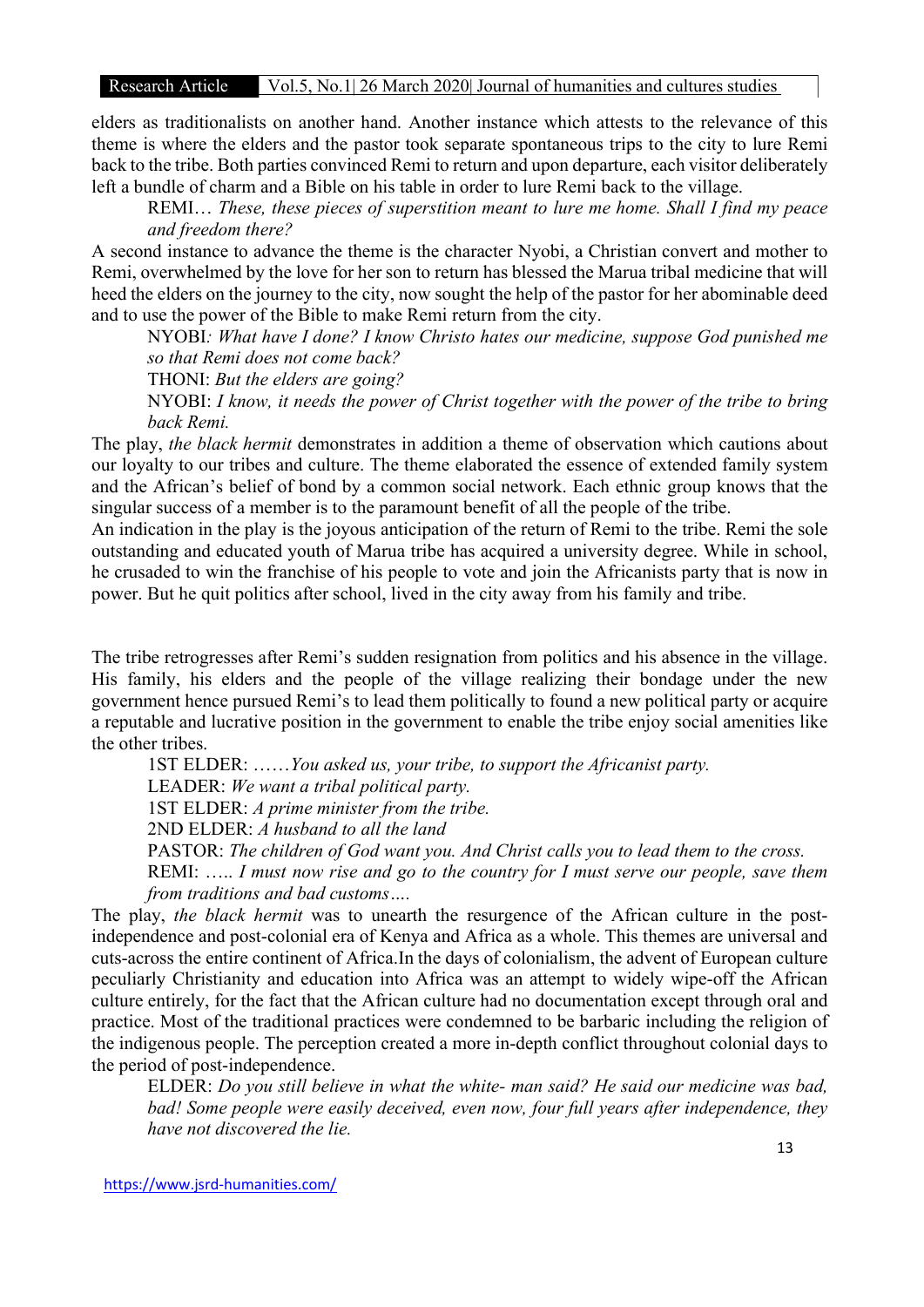#### Research Article Vol.5, No.1| 26 March 2020| Journal of humanities and cultures studies

R&D Post-colonial writers usually attempted to form a post-colonial version of their own countries, rejecting the modern and the contemporary, which is tainted with the colonial status of their nations. This is the awareness of the representations of the non- European as exotic or immoral other. Postcolonialism therefore examined the representation of cultural diversity and its treatment in literary texts. Post-colonial literary theory is applicable to the understanding of Ngugi Wa Thiong'o's the black hermit, especially the phase of protest and cultural self-assertion. It is the phase of western criticism and agitation of cultural, economic and socio- political independence.

As an African play, the black hermit dwelt on the problems of the post-colonial Kenyan society. The themes of the play centred mostly on the conflict between African culture and the western culture as well as the conflict between the Christian ideology and the traditional religious doctrine. In the play, Remi, the archetypal educated elite, embraced alien culture and became alienated. He allowed himself to be assimilated and he "assimilated". He was forced to look down on his own people. Being the first university graduate in his village, he now considered the tradition of husbanding his late brother's wife as barbaric. What he preferred was to marry a white lady, Jane, in the city.In order to call Remi back home for political leadership, the village elders devised the means of traditional magic power, while his mother, Nyobi, consulted to use the power of the Bible. The pastor represented the Christian ideology. The missionaries championed western education by teaching religion alongside education.

Ngugi Wa Thiongo also reacted against the established authorities and value of the colonists in the play. The problems of taxation, oppression, forced labour and abuse of power became the bane of national development in post-colonial African society. It is emphasized in the play that tribalism always prevents people from advocating for societal development.

In the play, Ngugi hammered the question of what (Uhuru) independence has brought to the people. Although politically free, the people are still in social bondage- of tribalism, culture, economy, and religion as patterned by the colonialists.

Like other post- colonial writers, Ngugi used the play the black hermit to reclaim the African past and erode colonial ideology by which the past has been devalued. In the play, Remi goes into self-

imposed exile in the city. He later claimed to be tired of the city. This suggests a sense of nostalgia or homesickness.

Such other post- colonial issues as disillusionment, tribalism and racism versus nationalism are portrayed in the play. The two sides involved in this conflict are family, tribe and race on the other hand the whole nation on the other. The playwright condemned factionalism at

LEADER: Look at our country since independence. Where is the land? Where is the food? Where are the schools for our children? Who of our tribe is in the government? Who of our own flesh and blood can be seen in long cars and houses built of stones? Our tribe waits under government composed of other tribes. What has Uhuru brought us?

 Religion, tribalism, racism, corruption and many others are not cure to the ills of the society or nation, rather nationalism, self-reliance and dependence, unity in a multi-ethnic state and equal sharing of the national cake.

#### Conclusion

Understanding a play text either for the reading pleasure or for an interpretation of a script for a stage performance or a film production is an exciting adventure with immense benefits. Apart from enhancing the readers or a director's capacity to initiate a successful and enjoyable acceptance of the play, it also arms the reader thoroughly with confidence and an unshakable deep knowledge base in meeting any demand in the areas of dramatic criticism and dramatic literature.

14 Understanding a play text hammers on analysis and interpretation no matter the challenges